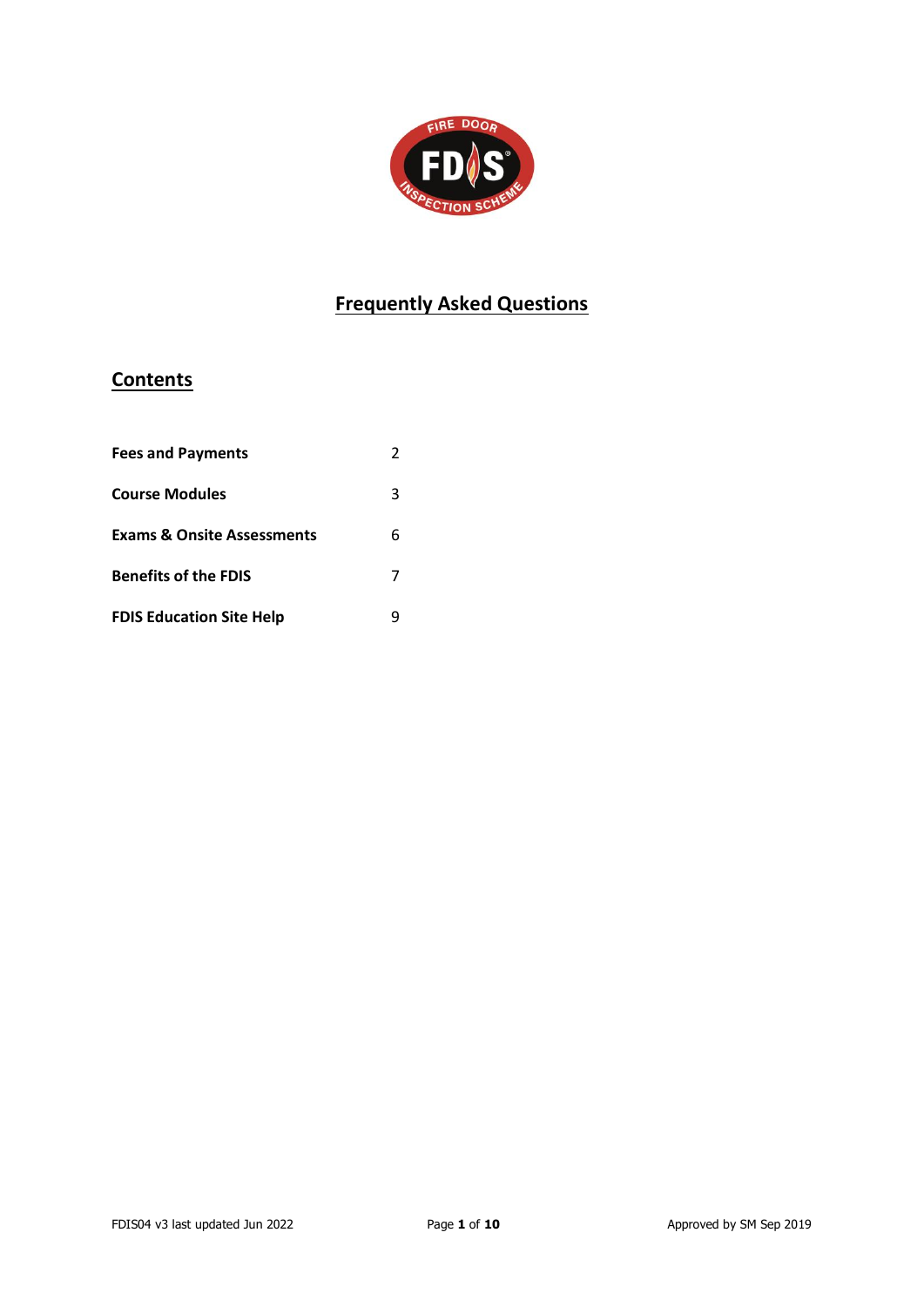

| <b>Fees and Payments</b>                        |                                                       |
|-------------------------------------------------|-------------------------------------------------------|
| <b>Questions</b>                                | <b>Answers</b>                                        |
| How can I Pay?                                  | Payments can be made by:                              |
|                                                 |                                                       |
|                                                 | Credit/Debit Card online                              |
|                                                 | Payment by BAC's                                      |
|                                                 |                                                       |
|                                                 | We are unable to take payments over the               |
|                                                 | phone.                                                |
| Do we offer a payment plan / Can I pay in       | No, the FDIS do not offer a payment plan or           |
| instalments?                                    | payment by instalments. The modules cannot            |
|                                                 | be accessed until payment has been received in        |
|                                                 | full.                                                 |
|                                                 |                                                       |
| How much does it Cost?                          | Please click the link below for a full list of costs. |
|                                                 | https://fdis.co.uk/fees/                              |
| Do you offer discounts?                         | The FDIS offer a discounted rate on the FDIS          |
|                                                 | Diploma for:                                          |
|                                                 |                                                       |
|                                                 | <b>BWF</b> (British Woodworking Federation)           |
|                                                 | and                                                   |
|                                                 | <b>GAI</b> (Guild of Architectural                    |
|                                                 | Ironmongers) Members.                                 |
|                                                 |                                                       |
|                                                 | You will need to supply the FDIS with your BWF        |
|                                                 | or GAI membership number.                             |
|                                                 |                                                       |
|                                                 | The FDIS do not offer any other discounts.            |
| Can I get a refund?                             | No, the courses are non-refundable and non-           |
|                                                 | transferable.                                         |
|                                                 |                                                       |
|                                                 | Please be sure you are committed to                   |
|                                                 | completing the modules before making                  |
|                                                 | payment.                                              |
| Is it possible to complete a multiple block     | Unfortunately, it is not possible to make a block     |
| booking in a single transaction and receive one | booking. The FDIS need to be able to track each       |
| invoice?                                        | individual's journey through the system. Each         |
|                                                 | individual record becomes the basis upon              |
|                                                 | which the person is tracked through the               |
|                                                 | education programme, through to inspector             |
|                                                 | assessment and ultimately the database of             |
|                                                 | Certificated Inspectors. This cannot be achieved      |
|                                                 | on a group basis. So, every person must be            |
|                                                 | registered individually, and each transaction         |
|                                                 | will generate a separate invoice.                     |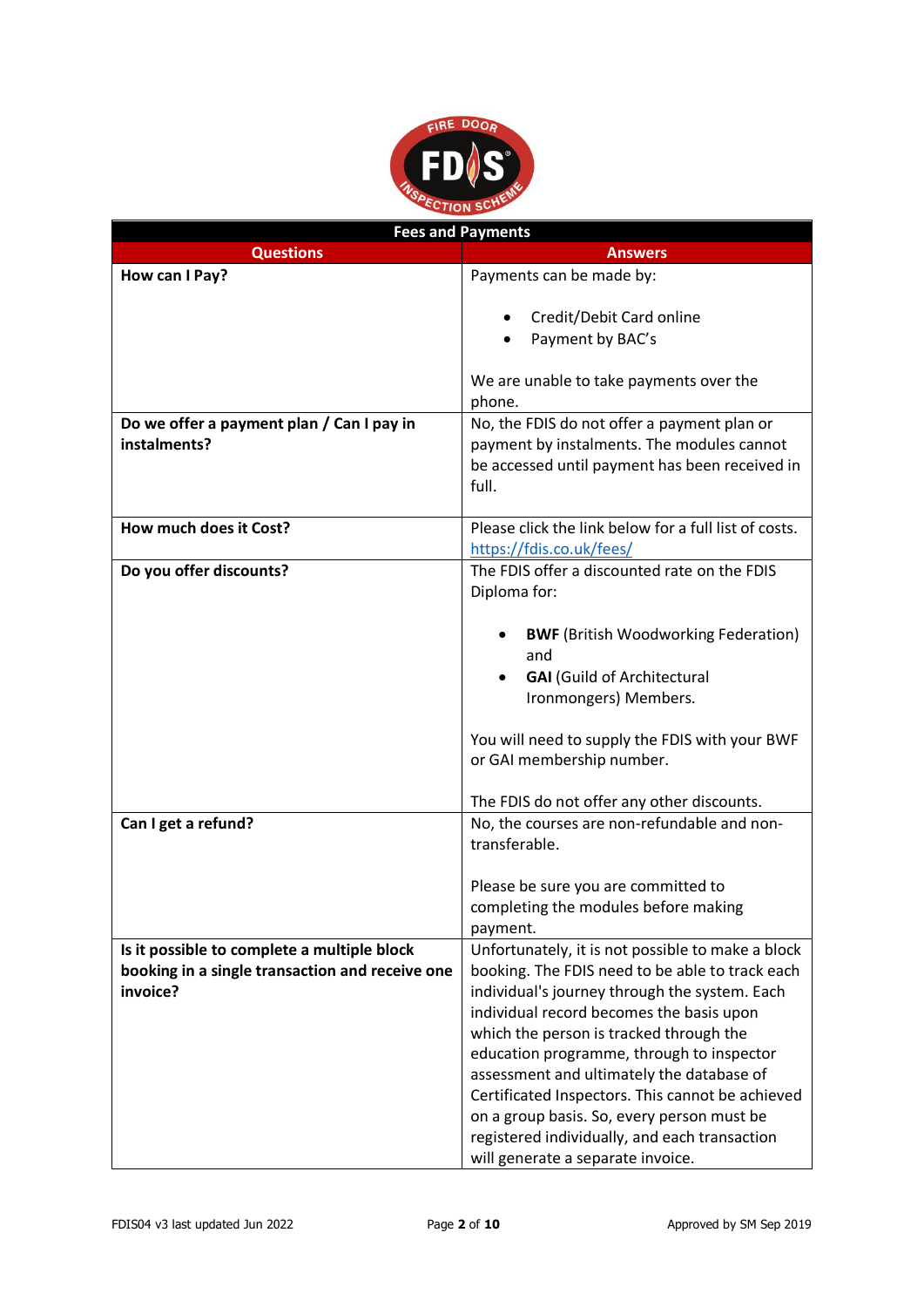

| <b>Course Modules</b>                                                                                        |                                                                                                                                                                                                                                                                                                                                                                                                                                                                                                                                                                                                                                                                                                                                                                                                                                                                                                                                                                                                                                                                                                                                          |
|--------------------------------------------------------------------------------------------------------------|------------------------------------------------------------------------------------------------------------------------------------------------------------------------------------------------------------------------------------------------------------------------------------------------------------------------------------------------------------------------------------------------------------------------------------------------------------------------------------------------------------------------------------------------------------------------------------------------------------------------------------------------------------------------------------------------------------------------------------------------------------------------------------------------------------------------------------------------------------------------------------------------------------------------------------------------------------------------------------------------------------------------------------------------------------------------------------------------------------------------------------------|
| <b>Questions</b>                                                                                             | <b>Answers</b>                                                                                                                                                                                                                                                                                                                                                                                                                                                                                                                                                                                                                                                                                                                                                                                                                                                                                                                                                                                                                                                                                                                           |
| How do I apply to take the FDIS Diploma in<br><b>Fire Doors?</b><br>Who are the course modules suitable for? | You can study for the FDIS Diploma in Fire<br>Doors via our online education programme and<br>can sign up via the FDIS website. The FDIS<br>Diploma is a series of education modules, which<br>you can study in your own time. At the end of<br>your study, you can sit the final exam at a<br>Pearson VUE test centre near you.<br>The FDIS diploma is ideal for any fire safety<br>professional, health and safety consultant,                                                                                                                                                                                                                                                                                                                                                                                                                                                                                                                                                                                                                                                                                                         |
|                                                                                                              | building inspector, facilities manager or<br>employee within the fire door industry.                                                                                                                                                                                                                                                                                                                                                                                                                                                                                                                                                                                                                                                                                                                                                                                                                                                                                                                                                                                                                                                     |
| What does the FDIS Diploma cover?                                                                            | The FDIS Diploma covers:<br>Foundation module - provides a basic<br>understanding of fire doors and their<br>components, including testing and<br>certification, regulations and standards,<br>inspection and maintenance.<br>Timber fire doors and frames -<br>provides a more detailed look at timber<br>fire and escape door sets, their<br>construction, installation and functional<br>performance.<br>Metal fire doors - provides information<br>on how steel doors differ from timber<br>doors, how they are tested, glazed,<br>installed and maintained.<br>Glazing - provides detailed guidance on<br>the different types of fire-resistant<br>glass, glazed apertures, glazing<br>retention systems and beading and the<br>importance of getting it right.<br>Seals - provides detailed information<br>on the function and technology of<br>intumescent, acoustic and smoke seals,<br>how they're identified and installed.<br>Ironmongery and signage (Part 1) -<br>٠<br>covers why each type of ironmongery is<br>essential, critical issues about<br>installation, how to check it is<br>functioning correctly and when the |
| Answer continued on the next page                                                                            | item should be replaced.                                                                                                                                                                                                                                                                                                                                                                                                                                                                                                                                                                                                                                                                                                                                                                                                                                                                                                                                                                                                                                                                                                                 |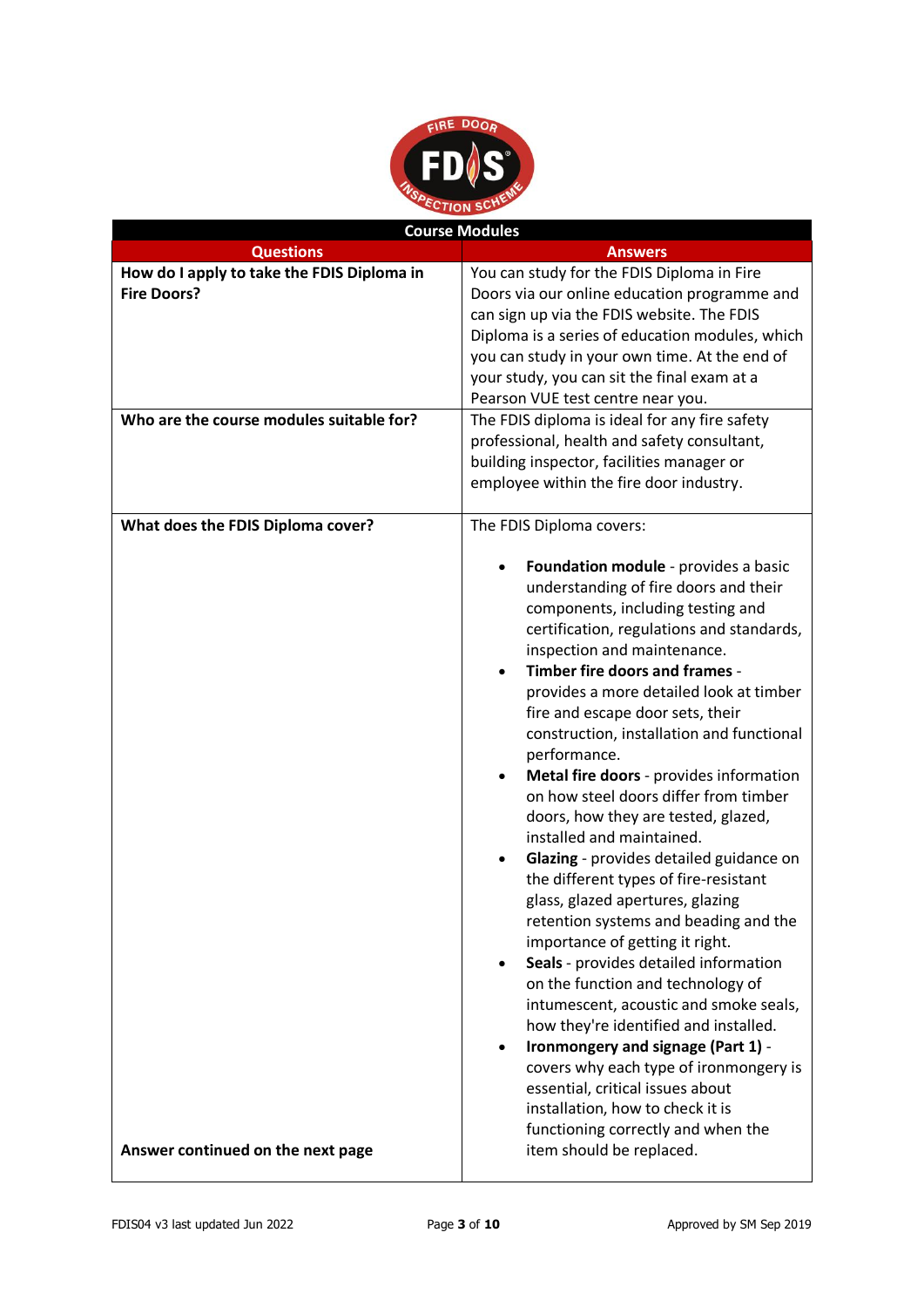

|                                                                                                                                 | Ironmongery and signage (Part 2) -<br>covers essential and non-essential<br>ironmongery, the requirements for<br>panic escape mechanisms and signage<br>on fire doors.<br>Transition module - only for Diploma<br>holders who wish to proceed to<br>become an FDIS Certificated Inspector.              |
|---------------------------------------------------------------------------------------------------------------------------------|---------------------------------------------------------------------------------------------------------------------------------------------------------------------------------------------------------------------------------------------------------------------------------------------------------|
|                                                                                                                                 | Each module looks at the relevant regulations<br>and standards that apply to fire door<br>components and how certification is crucial to<br>compliance.                                                                                                                                                 |
| When does the course start?                                                                                                     | The course is only available online and as soon<br>as you pay for the course you are granted<br>access.                                                                                                                                                                                                 |
| How long does it take to complete the course?                                                                                   | You have 12 months to complete the diploma<br>and exam. However, completion time will be<br>dependent on the individual. Some people may<br>take the full 12 months, others may complete<br>the course in 2-3 months. It will depend on you<br>and your learning style. The exam is 65 minutes<br>long. |
|                                                                                                                                 | You have 12 months to complete the FDIS<br>Certificated Inspector Course. It can take 6-8<br>weeks to arrange the Certified Inspector<br>assessment as it is carried out by a third party.                                                                                                              |
| Can I transfer the course to a colleague?                                                                                       | No, once payment has been made for an<br>individual, the course modules are non-<br>transferable.                                                                                                                                                                                                       |
|                                                                                                                                 | The FDIS may consider a transfer request under<br>special circumstances, where the modules have<br>not been accessed and sufficient time remains.<br>This decision will be made on a case by case<br>basis, by the FDIS Scheme Manager.                                                                 |
| Is it possible for a company to hold the FDIS<br>certification, if several its employees hold the<br><b>FDIS certification?</b> | No, the certification is only applicable to the<br>individual who has completed the course<br>modules.                                                                                                                                                                                                  |
| Can I inspect doors with the Diploma?                                                                                           | No, you are unable to inspect doors with the<br>FDIS Diploma only.<br>You will need to complete both the FDIS<br>Diploma and Certificated Inspector course and<br>be approved, before you are able to go out and<br>inspect fire doors.                                                                 |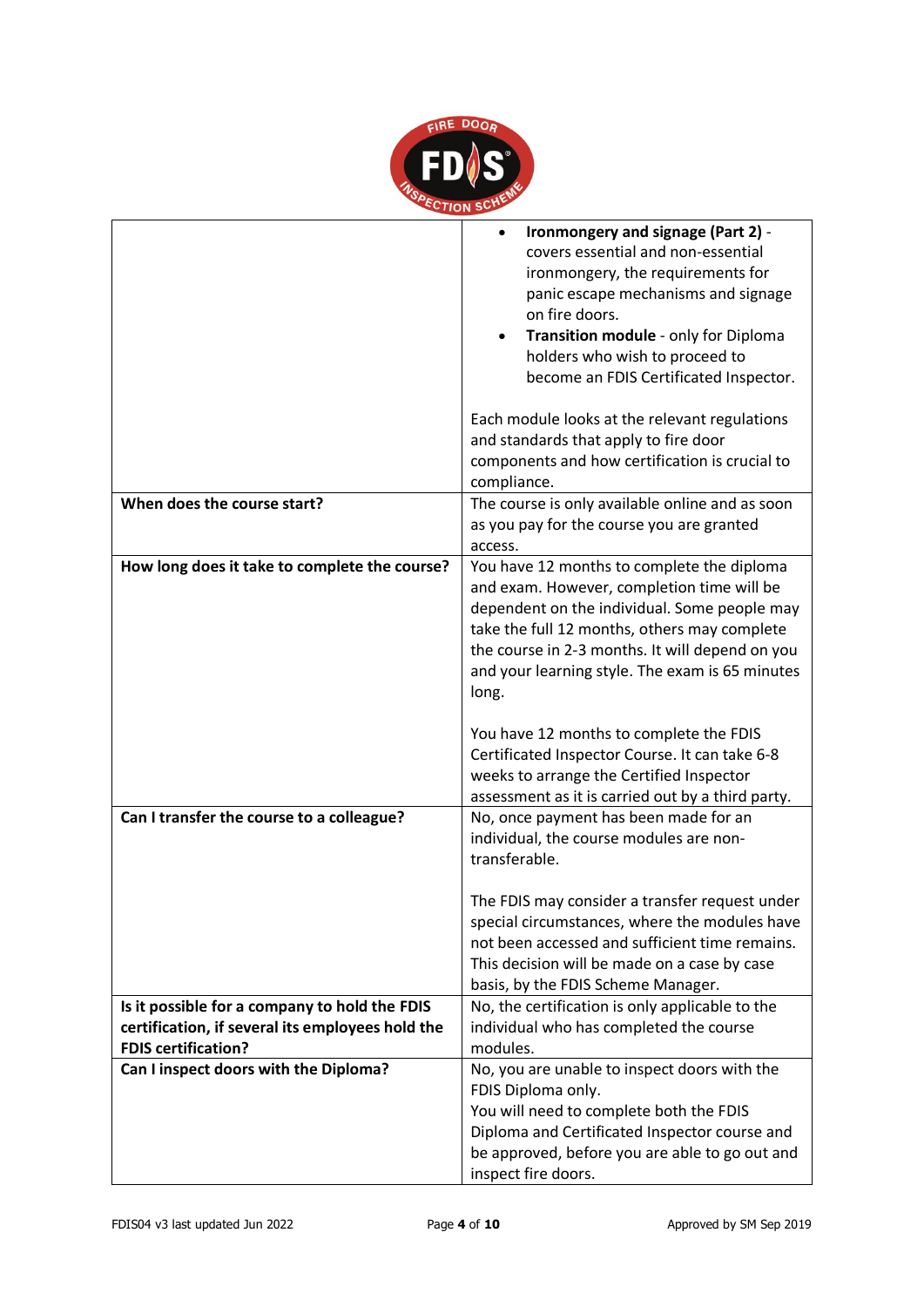

| Is FDIS accredited by an awarding body?          | No, the FDIS is not accredited by an awarding<br>organisation/body. |
|--------------------------------------------------|---------------------------------------------------------------------|
| Is there supporting literature for the course or | No, currently you will need to do your own                          |
| recommended wider reading?                       | research as the course should teach you what                        |
|                                                  | you need to know. You will benefit from                             |
|                                                  | reading the Regulations and Approved                                |
|                                                  | Documents outlined in the course.                                   |
|                                                  |                                                                     |
|                                                  | You can also buy a copy of the Best Practise                        |
|                                                  | Guide from the BWF directly and carry out your                      |
|                                                  | own research via the internet.                                      |
| What happens if I do not pass my Diploma         | If you do not pass first time you will be able to                   |
| Exam?                                            | book a retake. Please note there is a fee for                       |
|                                                  | booking a retake and it must be scheduled and                       |
|                                                  | completed within the 12-month period.                               |
| How long does certification last?                | As an FDIS Certificated Inspector, you will be                      |
|                                                  | required to renew your certification and                            |
|                                                  | undertake a practical reassessment every three                      |
|                                                  | vears.                                                              |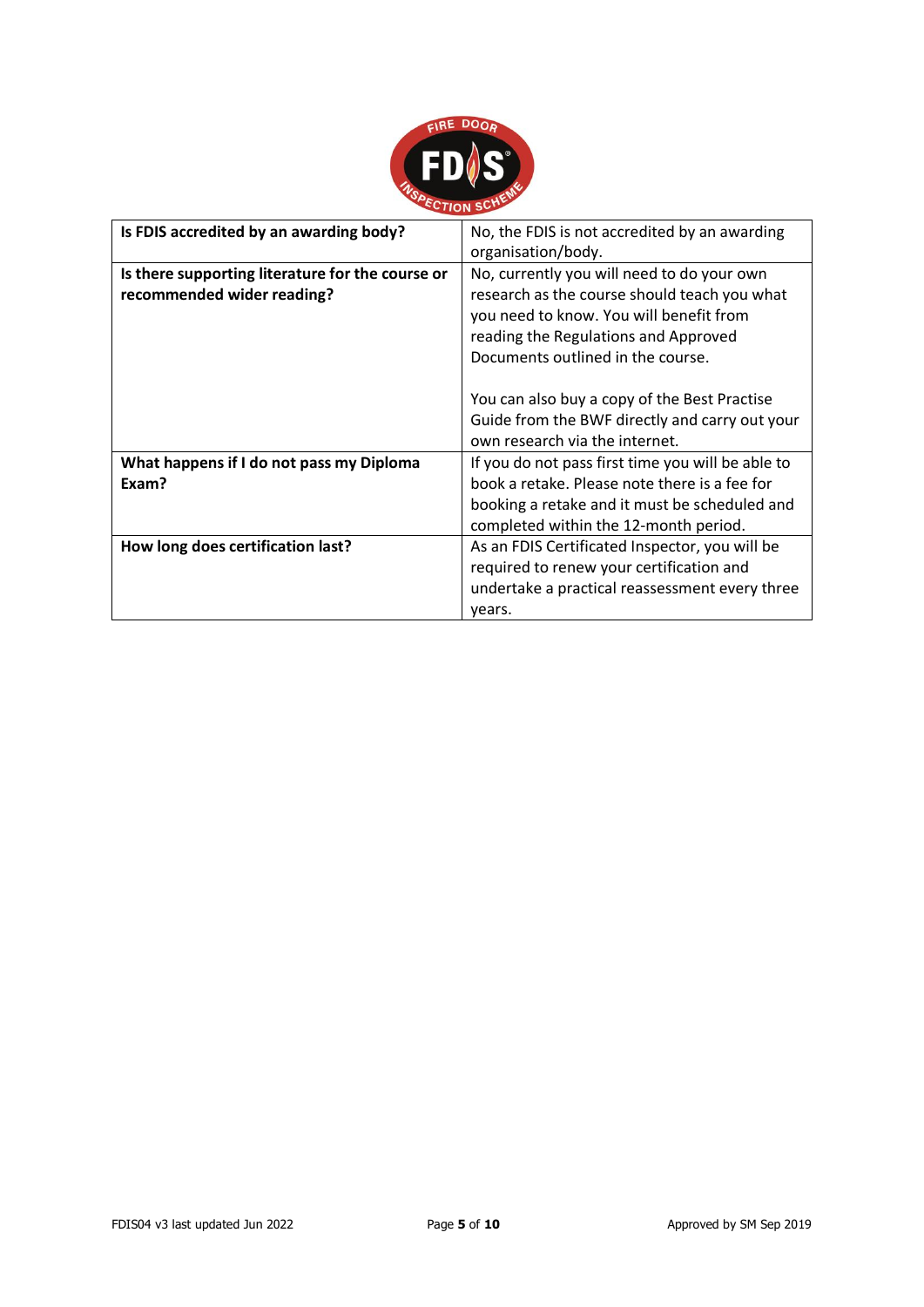

| <b>Exams &amp; Onsite Assessments</b>                          |                                                                                                                                                                                                                                                                             |
|----------------------------------------------------------------|-----------------------------------------------------------------------------------------------------------------------------------------------------------------------------------------------------------------------------------------------------------------------------|
| <b>Questions</b>                                               | <b>Answers</b>                                                                                                                                                                                                                                                              |
| Is there a Test Centre near me?                                | Yes. The exams are held at Pearson Vue test<br>centres. They are a Global company with<br>testing centres all around the world.                                                                                                                                             |
|                                                                | To find your nearest test centre please go to<br>https://home.pearsonvue.com/fdis                                                                                                                                                                                           |
| What does the FDIS Exam entail?                                | The exam consists of 50 multiple choice<br>questions. You have 65 minutes to complete<br>the exam.                                                                                                                                                                          |
| What is the pass rate for the exam?                            | You will need 75% or more to pass.                                                                                                                                                                                                                                          |
| I failed the exam, Can I see my papers or get<br>any feedback? | No. Unfortunately you cannot see your exam<br>papers or get feedback on where you failed, as<br>we need to protect the content of the exam to<br>protect the integrity of the scheme.                                                                                       |
| Do you provide the Onsite Assessment site?                     | No. You will need to provide the site for your<br>Onsite Assessment. This can be anywhere you<br>have access to (e.g. Workplace, Office building<br>etc.) that has a minimum of 10 Fire Doors of<br>different types.                                                        |
| What does the Onsite Assessment entail?                        | The Onsite Assessment will be carried out by<br>Third party assessors. You will be asked some<br>questions based on the course content and<br>then assessed Inspecting a minimum of 10 Fire<br>Doors.<br>You will then be told if you pass or failed and<br>given feedback. |
| How long does the onsite assessment take?                      | The Onsite assessment normally takes half a<br>day to complete.                                                                                                                                                                                                             |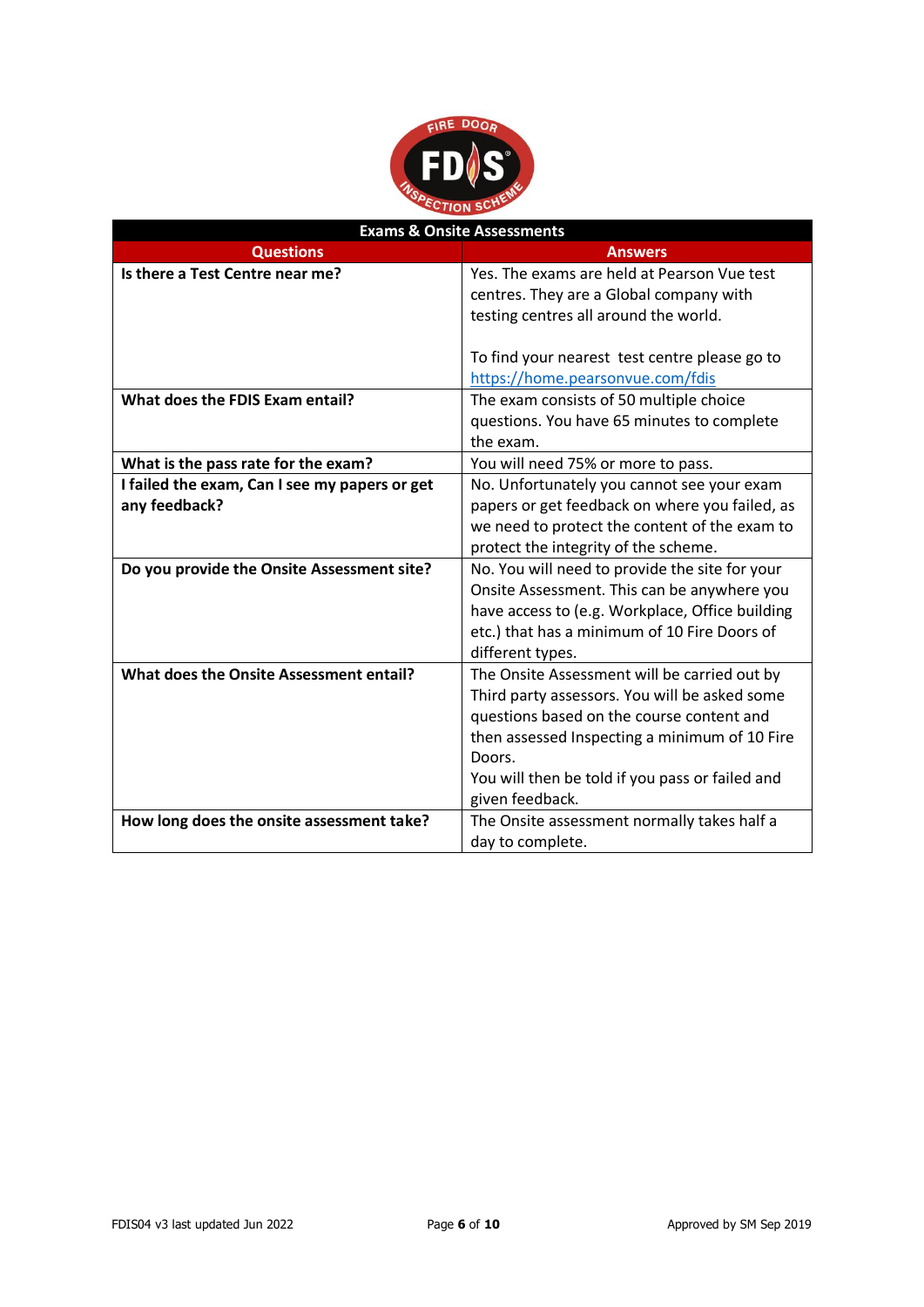

| <b>Benefits of the FDIS</b>                                          |                                                                                                 |
|----------------------------------------------------------------------|-------------------------------------------------------------------------------------------------|
| <b>Questions</b>                                                     | Answers                                                                                         |
| What do I get when I become a FDIS<br><b>Certificated Inspector?</b> | You will receive a FDIS Certificate and Inspector<br>card. You will also be entitled to use the |
|                                                                      | designation Cert FDI, as well as use of the FDIS                                                |
|                                                                      | logo on your website, letterhead etc.                                                           |
|                                                                      | Certificated Inspectors will be provided with                                                   |
|                                                                      | protected access to the FDIS website and                                                        |
|                                                                      | inspector database area and may                                                                 |
|                                                                      | then purchase FDIS Door labels which are used                                                   |
|                                                                      | on each inspected door.                                                                         |
|                                                                      | You will be then be free to practice as an FDIS                                                 |
|                                                                      | Certificated Inspector in accordance with our                                                   |
|                                                                      | Code of Conduct. Each inspection undertaken                                                     |
|                                                                      | by an FDIS Inspector is reported to clients in the                                              |
|                                                                      | same format via the FDIS website database.                                                      |
|                                                                      | This requires a complete inventory and unique<br>identity of all fire doors on the premises. A  |
|                                                                      | detailed report on the condition and                                                            |
|                                                                      | functionality of each door is loaded onto the                                                   |
|                                                                      | database by each Inspector. Any required                                                        |
|                                                                      | remedial work will be undertaken by the                                                         |
|                                                                      | client's own contractor or by other                                                             |
|                                                                      | recommended specialist contractors.                                                             |
| Why should I become a FDIS Certificated                              | FDIS Certificated Inspectors can carry out on-                                                  |
| Inspector?                                                           | site inspections of installed fire doors in existing                                            |
|                                                                      | or new buildings. This is an essential part of any                                              |
|                                                                      | fire risk assessment required by law to be done                                                 |
|                                                                      | by a building's Responsible Person.                                                             |
|                                                                      | If you don't want to trade as a professional fire                                               |
|                                                                      | door inspector, you don't have to take this next                                                |
|                                                                      | step after achieving the Diploma. But if you                                                    |
|                                                                      | want to provide a professional service to                                                       |
|                                                                      | building owners and others who need a survey                                                    |
|                                                                      | and advice on fire doors - and if you want to be                                                |
|                                                                      | listed on this website - you need to be a FDIS                                                  |
|                                                                      | Certificated Inspector.                                                                         |
|                                                                      | This involves completing the online Transition                                                  |
|                                                                      | Module, and then submitting your practical                                                      |
|                                                                      | inspection skills to the close scrutiny of our                                                  |
|                                                                      | independent assessors at Exova Warringtonfire.                                                  |
| Answer continued on next page                                        | They will check that you are applying your                                                      |
|                                                                      | Diploma knowledge: demonstrating an                                                             |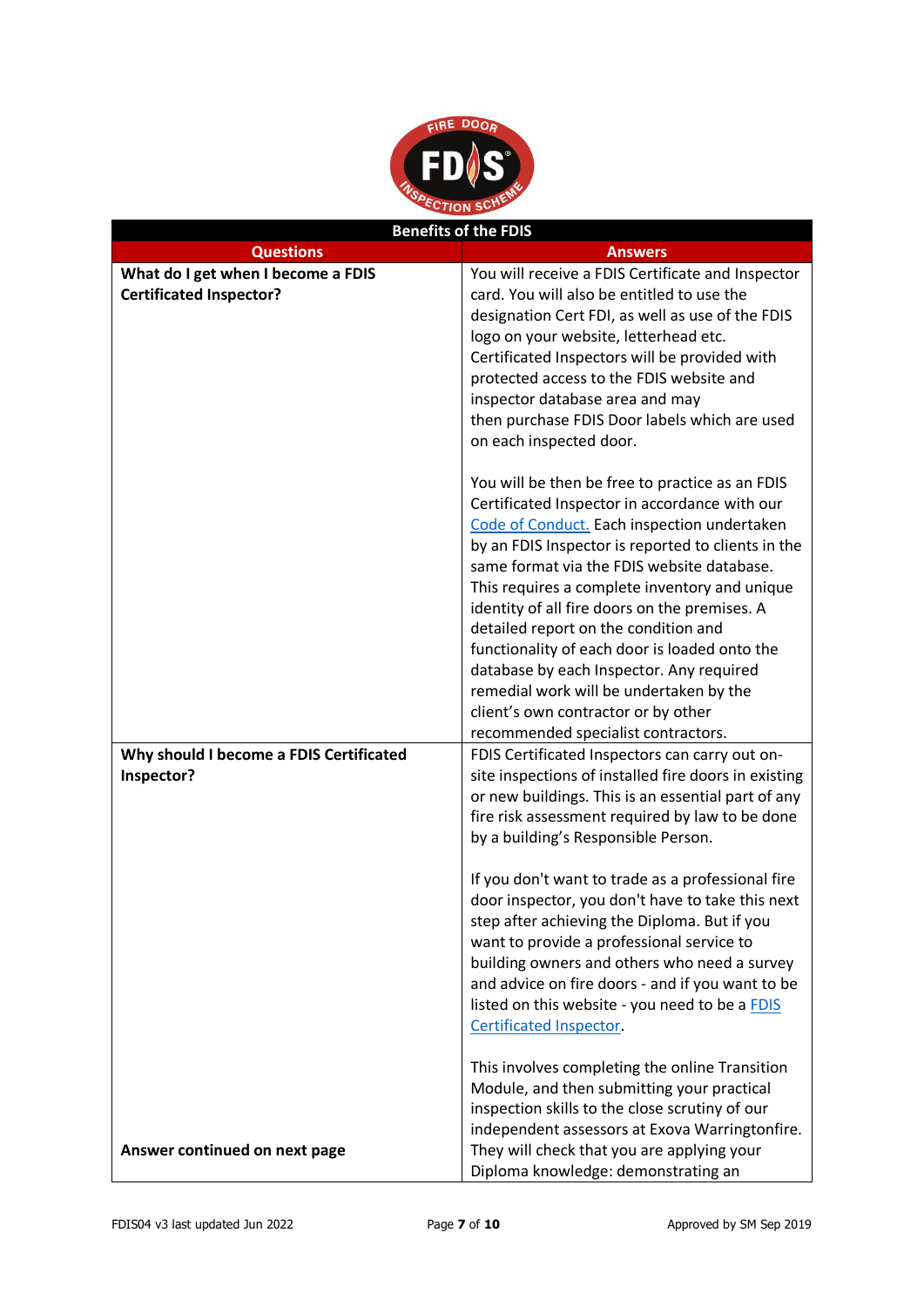

|                                                                                   | understanding of the importance of carrying<br>out accurate inspections as well as providing<br>clients with high quality feedback and<br>professional reports.                                                                                               |
|-----------------------------------------------------------------------------------|---------------------------------------------------------------------------------------------------------------------------------------------------------------------------------------------------------------------------------------------------------------|
|                                                                                   | Being a FDIS Certificated Inspector confirms<br>that you have been independently assessed to<br>meet the FDIS standards. Certificated<br>Inspectors are entitled to use the designation<br>CertFDI. All Certificated Inspectors work to a<br>Code of Conduct. |
|                                                                                   | By lifting your knowledge levels to that of a<br>certificated professional, you will be playing<br>your part in enhancing life-safety measures in<br>buildings all over the UK.                                                                               |
| How do we promote the fact that we are FDIS<br>approved to clients and prospects? | We provide a protected logo that approved<br>inspectors can use to advertise their<br>qualifications and services.                                                                                                                                            |
|                                                                                   |                                                                                                                                                                                                                                                               |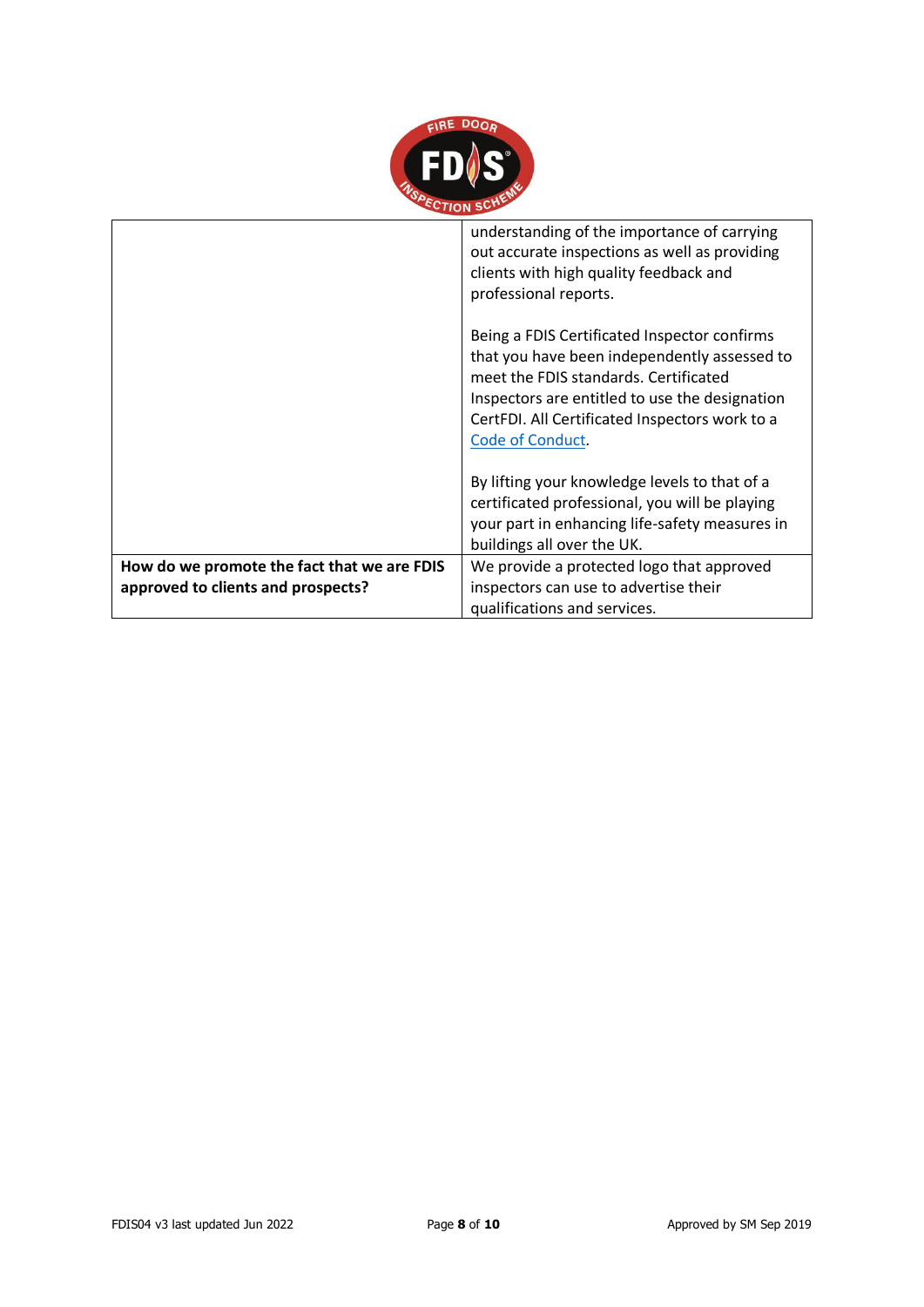

| <b>FDIS Education Site Help</b>                |                                                                                                                                                                                                                                                             |
|------------------------------------------------|-------------------------------------------------------------------------------------------------------------------------------------------------------------------------------------------------------------------------------------------------------------|
| <b>Questions</b>                               | <b>Answers</b>                                                                                                                                                                                                                                              |
| Where is my password reset email?              | Please check your Spam and Junk folder. If you<br>cannot see it in either and are using a Company<br>Email address, please contact your Email<br>provider/IT Support as they often block emails<br>before they get to your inbox.                           |
| The modules aren't showing.                    | Please try reloading or opening in a different                                                                                                                                                                                                              |
|                                                | browser. If you are still having problems, please<br>let us know.                                                                                                                                                                                           |
| I can't see my certificate                     | Please wait at least 24 hours after passing your<br>exam before attempting to download your<br>certificate. You will be able to access your<br>certificate online in the Learning History area of<br>the FDIS Education website.                            |
| How do I purchase and assign multiple credits? | The FDIS Education website allows a Group<br>administrator (GA) to purchase credits for the<br>diploma on behalf of other users.                                                                                                                            |
|                                                | Once set as a GA the "Purchase multiple<br>credits" menu becomes available. They can<br>purchase any number of credits.                                                                                                                                     |
|                                                | If you want to purchase the diploma for 2<br>people then enter '2' in the number of credits<br>box, or '4' for 4 people and so on.                                                                                                                          |
|                                                | Purchases can be made online, by credit card,<br>in which case the credits are available for the<br>user to assign immediately.                                                                                                                             |
|                                                | Invoice payments require FDIS to mark the<br>invoice as having been paid before credits are<br>available to assign.                                                                                                                                         |
|                                                | How to assign:<br>New user GA log in<br>User administration<br>Add user - enter the details of the user<br>Automatic email sent to the user to<br>confirm their email address and create<br>the password<br>once the password has been set the<br>$\bullet$ |
| Answer continued on next page                  | credit is available to assign by the GA<br>via the Edit user page                                                                                                                                                                                           |